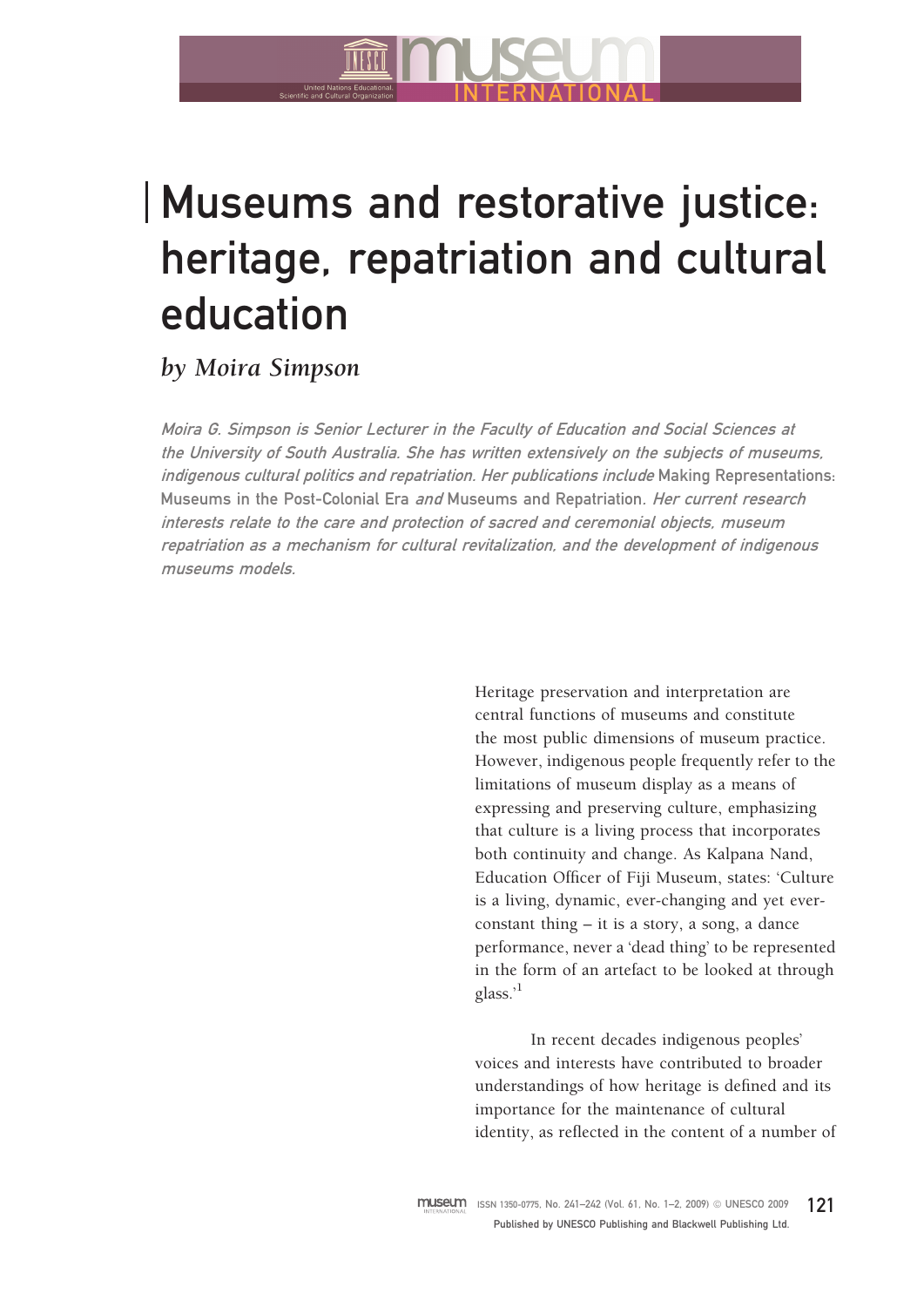recent UNESCO conventions designed to promote recognition and protection of cultural diversity, intangible heritage and the rights of indigenous peoples. As a result, contemporary museology has undergone a significant shift, from practices and purposes based on ideas of heritage as evidence of the past – valued for its historical research potential and as the basis for a thriving heritage industry – to recognition of the contemporary value of heritage for living cultures. In this article I briefly explore the links between heritage and health and well-being that become evident as indigenous peoples seek to restore cultural values and identity and renew the spiritual dimension of their cultures, as a means of dealing with life in the twenty-first century. This process often involves the restoration of key items of cultural and spiritual heritage to living indigenous cultures, and it is these types of objects that are most frequently the subject of repatriation requests. These sacred and ceremonial artefacts have immense contemporary value as resources for cultural renewal for indigenous peoples that have lost most of their heritage materials during the colonial era and are now seeking to recover from the effects of post-colonial trauma.

#### Repatriation and the revival of ceremonial life

Miriam Clavir's comparative study of Aboriginal and non-Aboriginal approaches to the conservation of First Nations cultural materials has highlighted the importance that many First Nations communities place on the use of cultural objects.<sup>2</sup> The enactment of cultural activities for which these objects were intended reinforces the knowledge and rights associated with ceremonial objects and maintains their spiritual integrity. Cultural

preservation is therefore achieved in the form of cultural maintenance or perpetuation of beliefs, values and activities associated with these objects.

In practical terms the emphasis on preservation of the context and associated activities, not just the object itself, involves the re-socialization of objects: their return to the place of origin where the intangible aspects of heritage provide meaning and where the objects themselves may stimulate renewed activities of the intangible aspects of culture. This perspective emphasizes the importance of ceremonial objects for intergenerational knowledge transmission within indigenous communities and for preserving and renewing the intangible aspects of heritage. As a result, museum conservation has been changing to include practices designed to preserve the integrity of an object's meaning and purpose as well as the material of its construction. In addition, indigenous peoples are utilizing a combination of Western conservation practices and traditional approaches within community social contexts and community museums that involve preservation of intangible dimensions of objects and the perpetuation or renewal of cultural practices such as ceremonies. This is often linked to broader community initiatives to perpetuate and renew cultural knowledge and practices as part of contemporary cultural revitalization processes and the affirmation of cultural identity within twentyfirst-century societies. For some communities the repatriation of ceremonial materials from museums may be an important part of this process and linked to strategies to aid recovery from post-colonial trauma, and, as such, it has the capacity to contribute to indigenous health and well-being.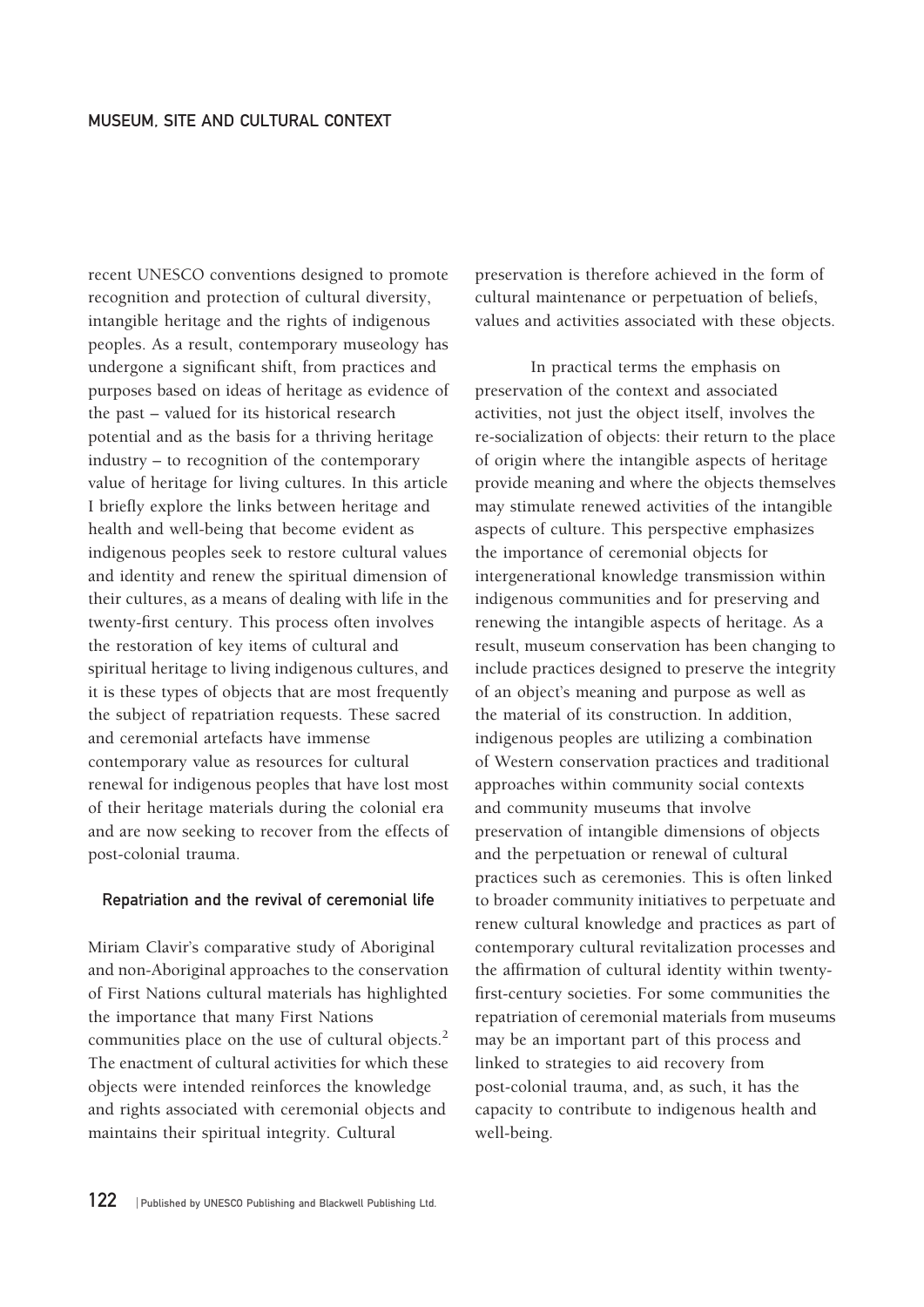Michael Dodson, a former Aboriginal and Torres Strait Islander Social Justice Commissioner and now Professor of Indigenous Studies at the Australian National University in Canberra, states that: 'As indigenous peoples, we are acutely aware that our survival as peoples depends on the vitality of our cultures. The deepest wound that colonization has inflicted has come from a process of stripping us of our distinct identities and cultures.'3

The social and cultural disadvantages that many indigenous people experience in colonized nations are reflected in statistics that clearly demonstrate far higher rates of child mortality and lower rates of life-expectancy. For example, in Canada the life-expectancy rate for Aboriginal populations is five to eight years lower than for the non-Aboriginal population, while in Australia the life-expectancy of indigenous Australians is seventeen to eighteen years lower than that of non-indigenous people.<sup> $4$ </sup> The reasons for this are diverse and include poor diet and living conditions, leading to chronic heart disease, diabetes and other diseases. However, there is also increasing evidence that the psychological effects of post-colonial life and the effects of acculturation have a significant role to play, and this creates a direct link between cultural heritage and indigenous health and well-being. Historical factors and their contemporary legacy have been identified by commissions of inquiry as primary causes of social ills and health problems faced by Aboriginal people in both Canada and Australia.<sup>5</sup> In Bringing Them Home, the report of the Australian National Inquiry into the Separation of Aboriginal and Torres Strait Islander Children from Their Families, it was stated that

'An entrenched pattern of disadvantage and dispossession continues to wreak havoc and destruction in indigenous families and communities'.6

There is growing evidence from a number of sources that greater self-governance, selfdetermination and cultural renewal have a positive effect on the lives of indigenous peoples who have been enduring the effects of historic or postcolonial trauma.7 Michael Chandler and Christopher Lalonde of the University of British Columbia have identified cultural discontinuity as a primary factor in suicide among both young people and adults in First Nations communities in British Columbia; this, they believe, is the reason why 'some communities show rates 800 times the national average, while in others suicide is relatively unknown'.8 They claim that 'just as the loss of personal continuity puts individual young persons at risk, the loss of cultural continuity puts whole cultural groups at risk'.<sup>9</sup> Their research suggests that 'collective efforts to preserve cultural continuity' are linked to improved health and well-being and lower suicide rates in First Nations communities.10

After decades of suppression and social injustice many colonized indigenous peoples are seeking to revive traditional values and cultural practices as part of a process of renewal intended to strengthen cultural identity, heal personal and community ills and provide a stimulus for new creativity. Cultural heritage in its tangible and intangible forms is integrally linked to social structure, ceremonial life and cultural identity. Indigenous activities regarding heritage preservation are therefore often part of cultural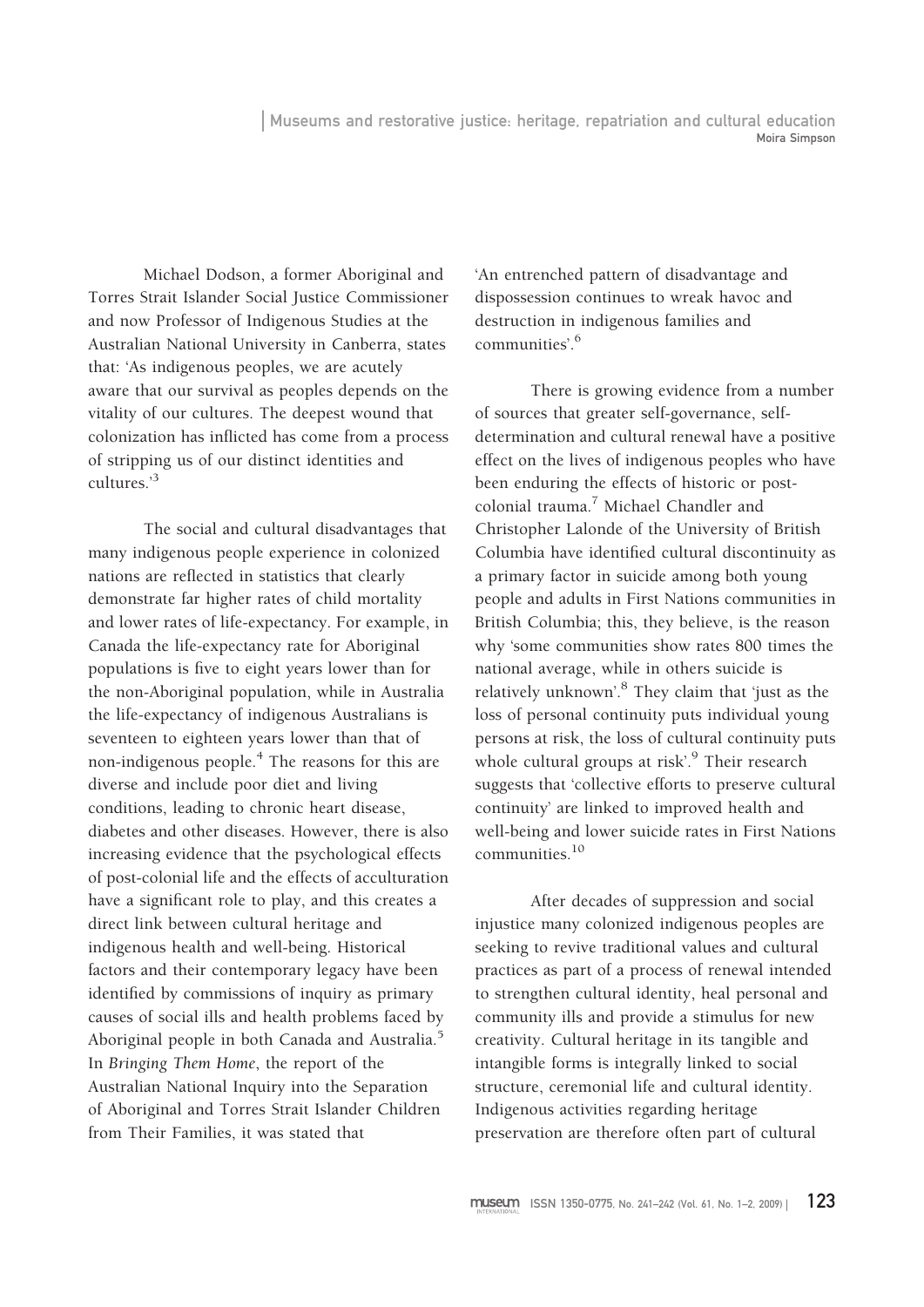## MUSEUM, SITE AND CULTURAL CONTEXT



21. Ancient Near Eastern Galleries in the Richelieu Wing of the Département des Antiquités Orientales in the Musée du Louvre.

maintenance or renewal strategies and tied to community concerns in many other aspects of community life, including indigenous education, sovereignty, language renewal, intellectual property rights, land rights, economic development and health and well-being. Spiritual and religious practices are being revived as indigenous people seek ways to maintain their cultural identity and forge a successful path through contemporary society. Cultural camps are being organized in a number of indigenous communities in Canada and Australia to immerse young people in cultural experiences and ceremonial practices that link them to the values, knowledge and skills of past generations and instil in them a sense of pride in their cultural heritage.

The revitalization of traditional practices is not a return to outdated ways of life that have no relevance in the modern world. The protection and preservation of cultural heritage are often closely tied to efforts to maintain cultural and spiritual independence but involve renewal of cultural identity and pride and the utilization of indigenous approaches to communicating, teaching, governing and healing. Many indigenous people believe that the strengthening or renewal of traditional cultural and spiritual values can help to alleviate some of the problems that effect health and well-being. To quote a member of the Mnjikaning First Nation in Ontario: 'the term ''healing'' can also be called ''reviving'', "rebuilding" or "recreating".<sup>11</sup>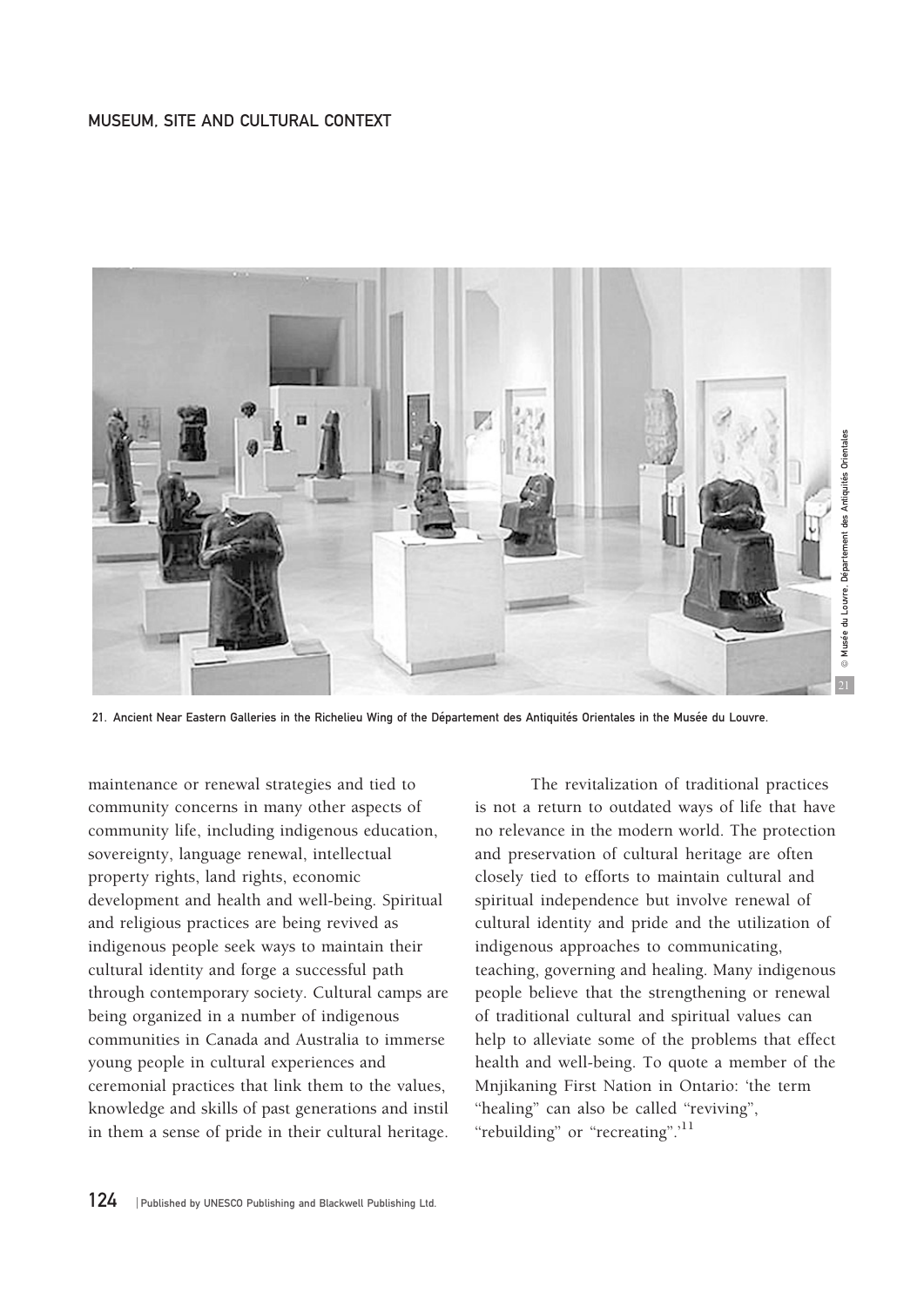Museums and restorative justice: heritage, repatriation and cultural education Moira Simpson

Community healing in Canadian Aboriginal communities is increasingly being recognized in government policies in the arenas of health, social security and social justice. In the 1996 report of the Canadian Royal Commission on Aboriginal People (RCAP), the commissioners say that 'Healing, in Aboriginal terms, refers to personal and societal recovery from the lasting effects of oppression and systematic racism experienced over generations'.<sup>12</sup> Spiritual renewal has become an accepted part of Aboriginal justice initiatives in Canada, and Health Canada recognizes that 'Aboriginal approaches to ''wellness'' … encompass physical, social, emotional and spiritual spheres'.<sup>13</sup>

At an individual level healing may involve 'overcoming personal problems that are debilitating to community life'. This can include alcohol or other forms of substance abuse as well as 'negative emotions and behaviour such as jealousy or anger'. The revival of cultural and ceremonial practices can provide opportunities for individuals to reconnect with meaningful aspects of traditional culture and contribute to the process of personal healing. As Wayne Warry notes: 'personal healing journeys are lifelong struggles to grapple with the intergenerational effects of various forms of abuse, neglect or loss of identity'.14

The return of ceremonial materials has assisted some communities in their efforts to renew cultural values and practices and contributed to efforts to revive traditional ceremonial practices as a component of contemporary life. For example, the Blackfoot community of Southern Alberta in Canada has been active in seeking the repatriation of ceremonial objects, in this case sacred medicine

bundles that traditionally played an important role in maintaining health and well-being in the community and provided a focus for establishing personal and community discipline and responsibilities. As Blackfoot elders and ceremonialists Reg Crowshoe and Geoff Crow Eagle explain:

> Once or twice a year, that bundle will be opened, and somebody will make a vow to that bundle, to a certain holy object that's contained within; for example, they may vow to the Creator to dance with a certain relic in that bundle, so that someone who is very sick will be healed. And payments are made, as you make that vow to the custodian.15

During the late nineteenth century the arrival of Europeans led to the almost complete extermination of the buffalo, the primary source of food and other resources for the Blackfoot, and they faced starvation. The Blackfoot entered into a treaty with the British Crown and were resettled on reserves where they learned farming practices. Further cultural changes were imposed by Christian missionaries and the residential school system. As a result, many Blackfoot abandoned traditional ceremonial ways. While Blackfoot ceremonial life persisted in a reduced form, disruption to Blackfoot cultural practices and knowledge transmission has seen a decline in the numbers of those participating in more traditional forms of ceremonialism.

With the arrival of Western collectors medicine bundles were attributed with new meanings, as ethnographic museum specimens. They became objects of curiosity for collectors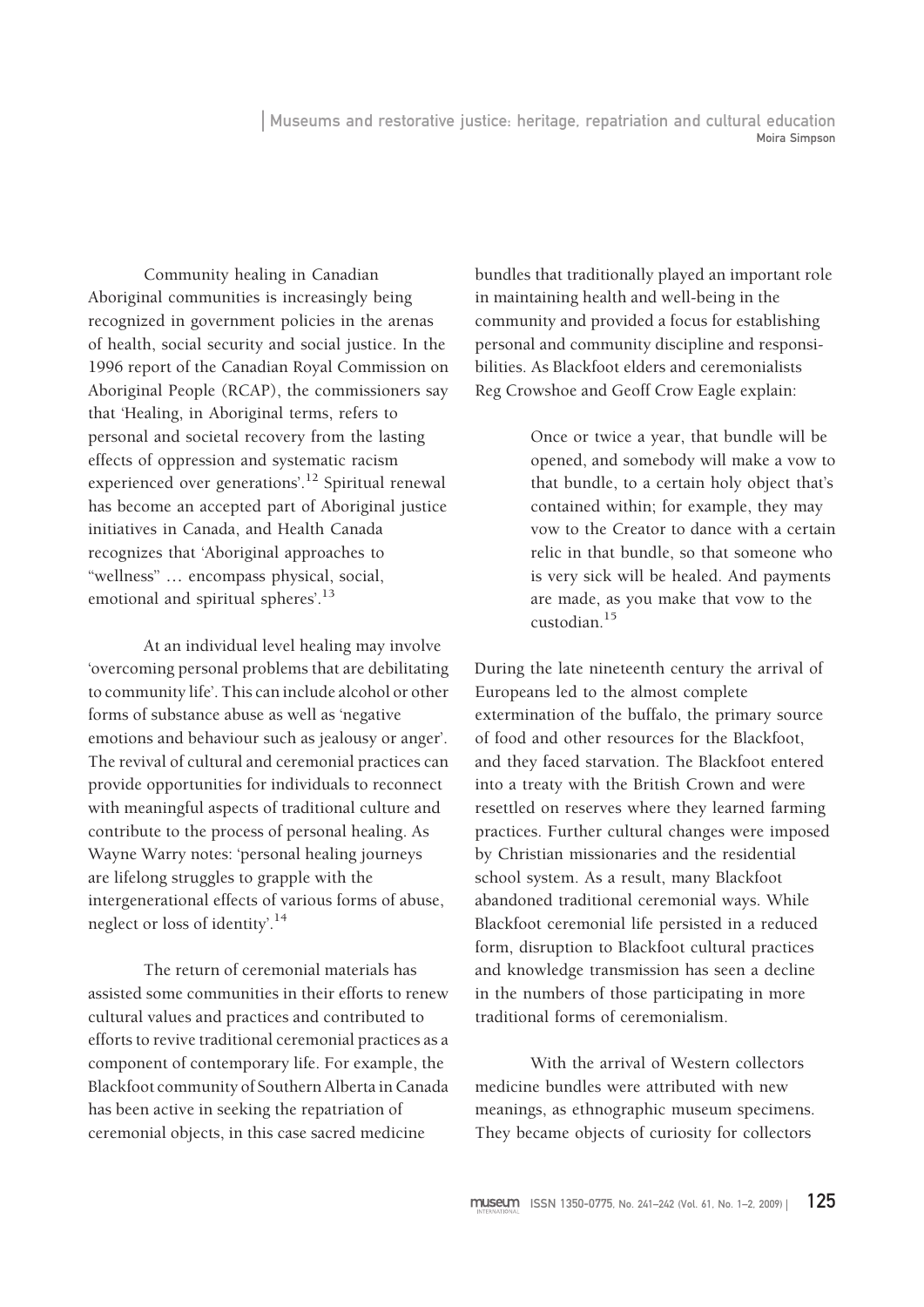and then valuable commodities on the Indian art market. In this context circulation and transfer depended not on the spiritual power of the bundle and the authority of the owner but on the commercial and ethnographic value of the bundle. Their commodification within the secular world provided a source of income for some bundle keepers forced into extreme measures in order to survive in times of great hardship. As George Kipp, a Piikuni cultural leader from the Blackfoot Reserve in Montana in the United States points out: 'At some point in time, when you are in an area where you're suffering from 90 to 95 per cent unemployment and looking for the necessary food for the next meal and you have something of value, instead of letting your children starve you will sell that item.'<sup>16</sup> As a result, many bundles ended up in private collections and in museums in Canada, the United States and elsewhere. This in turn further impacted on ceremonial life by removing the mechanisms for transmitting and perpetuating knowledge of and authority for the bundles and the ceremonies. The removal of the bundles from the normal cycle of transfer led to a reduction in the number of ceremonialists and a decrease in traditional knowledge as older ceremonialists passed on and fewer followed the traditional pathways of learning and acquiring the authority and responsibilities associated with bundle keeping. As Blackfoot writer, Beverly Hungry Wolf, notes: 'The holders of our tribal medicine bundles were mostly old, and when they died the bundles were frequently sold to museums or private collectors … With each bundle that disappeared there was one less ceremony.'<sup>17</sup>

The removal of bundles to museums and their retention in collections has impacted

adversely on ceremonial life and contributed to the dissolution of some of the ceremonial societies that managed and cared for the bundles and to the loss of associated knowledge. In the Blackfoot communities of Southern Alberta cultural and spiritual beliefs and values are being incorporated into cultural renewal strategies, knowledge transmission and museum planning, and the repatriation of sacred bundles is a central part of these efforts. According to customary teaching methods, it is through the processes of learning and teaching knowledge associated with the ceremonial transfer of bundles from one bundlekeeper to another that Blackfoot world-views and values are passed on. It is not, therefore, just the sacred bundles as objects that are being returned but the means to transfer and perpetuate knowledge.

Repatriation efforts by the Blackfoot have led to the return of a number of bundles and the renewal of ceremonies not practised for many decades; they have also resulted in the introduction of legislation in Alberta to facilitate the process of repatriation of bundles from major museums in the province. The reconnection of Blackfoot people with their spiritual knowledge and ceremonial activities is a key component of contemporary Blackfoot cultural renewal strategies manifested in existing and proposed community museums and cultural centres that serve both intra- and intercultural educational functions. Blackfoot spiritual beliefs and ceremonial activities are the customary methods of transmitting and preserving cultural knowledge, and these are being renewed by Blackfoot ceremonialists in partnership with conventional museological methods of storing and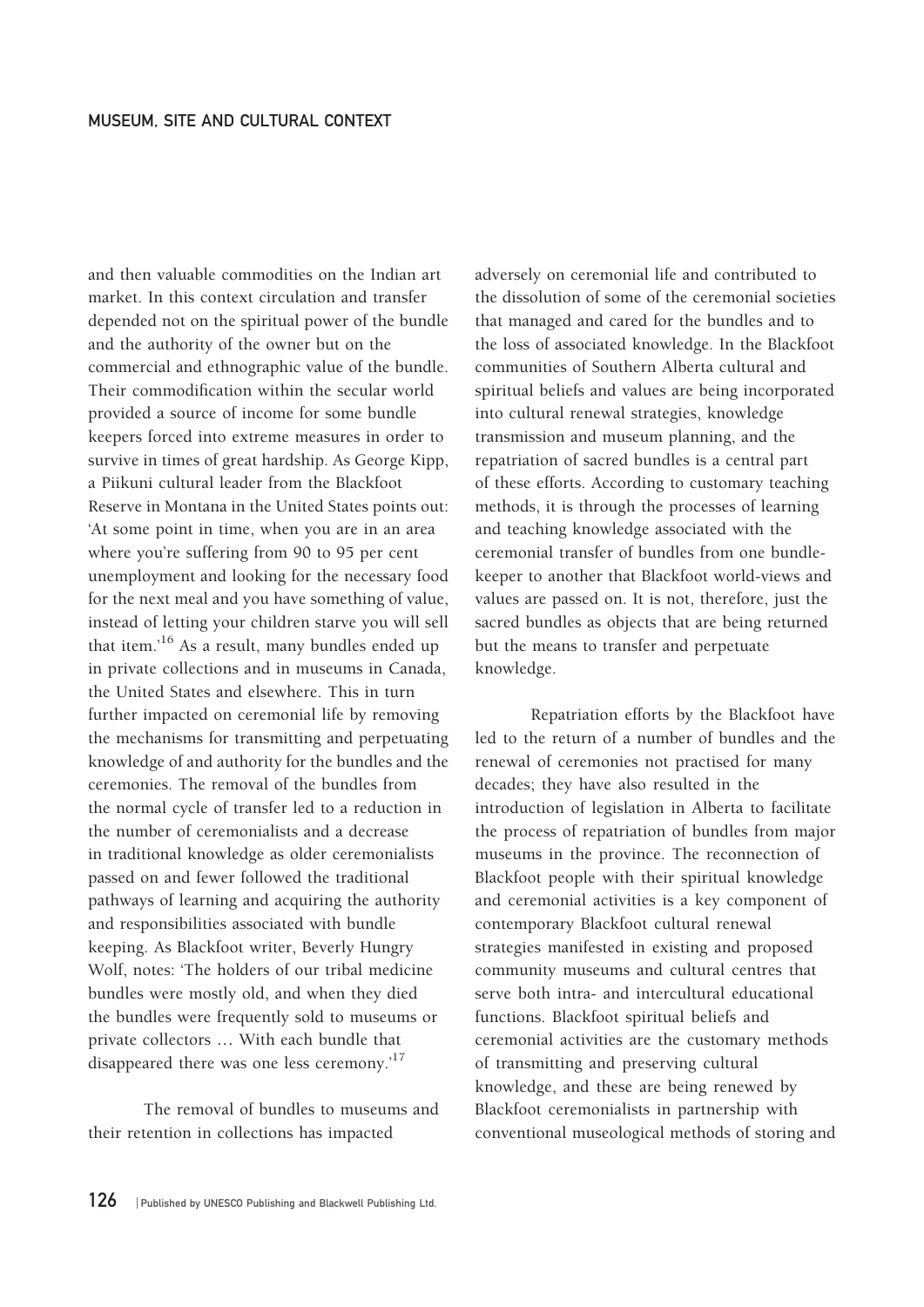Museums and restorative justice: heritage, repatriation and cultural education Moira Simpson

archiving heritage materials. The cultural renewal projects of the Peigan Blackfoot community in Brocket currently involve the existing Oldman Cultural Centre on the Peigan reserve, which is operated by Peigan ceremonialists. There are also plans to establish a Peigan Medicine Lodge Museum and Cultural Renewal Centre based on the structure of a traditional camp with tipis or lodges arranged around a central medicine lodge. The Medicine Lodge Museum will provide a ceremonial space for community activities involving the transmission of ceremonial knowledge, as well as interpretive spaces and tourism activities for intercultural interpretation of Blackfoot culture.

# The repatriation of ancestral remains as a stimulus for cultural renewal

In some indigenous communities the repatriation of human remains has also contributed to cultural renewal processes and stimulated the creation of new forms of contemporary cultural practices based on traditional values, ceremonies and art forms, thereby reinforcing cultural identity in the modern world. For example, in the 1990s members of the Haida First Nation of British Columbia in Canada discovered that the remains of ancestors had been removed from gravesites in old Haida villages abandoned in the nineteenth century following a smallpox epidemic that killed 90 per cent of the population. The Haida communities of Old Masset and Skidegate formed a repatriation committee and sought the return of ancestral remains from a number of museums in Canada and the US. Over a period of six years the remains of over 466 ancestors were located and returned.

The process of organizing the collection, return and reburial of the ancestors proved to be an emotional journey for members of the Haida community, but one that has stimulated the renewal of cultural knowledge and activities and contributed to the process of community healing. In order to bury the ancestors with respect, members of the Haida Repatriation Committee talked with elders and researched traditional burial practices, using this information to devise reburial ceremonies informed by traditional values and methods. This involved the weaving of cedar bark mats for wrapping the remains, the construction of steamed bentwood boxes to carry the remains of each individual, and the stitching of blankets, decorated with clan crests outlined in mother-of-pearl buttons, which were used to cover each box during repatriation and reburial ceremonies. Haida artists re-learned bentwood box-making processes and taught Haida teenagers about this form of their heritage. The process also stimulated the development of new songs and dances, evidence of the vitality of contemporary Haida culture.

Nika Collison, curator of the Haida Gwaii Museum and a member of the Haida Repatriation Committee, explains further:

> In order to really, really do things respectfully, we really had to call on our ancient teachings and knowledge and traditions because these ancestors don't know anything but the old ways, of course, they lived … hundreds of years ago. So that made a larger portion of our community relearn our old ways, and that's brought more people to learn our songs and dances, and to learn about our ceremonies, and to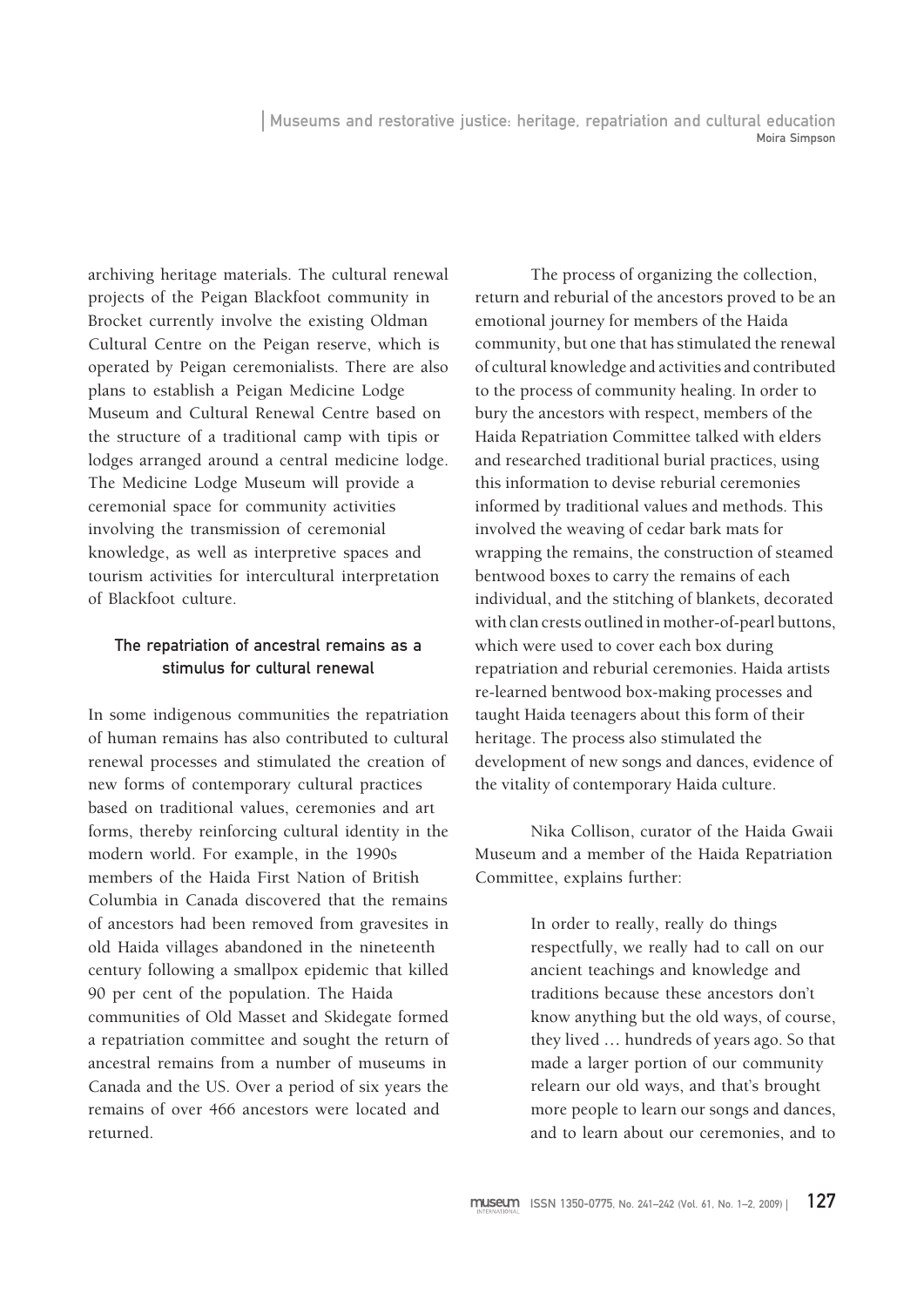relearn ancient burial techniques and traditions that may not have otherwise been used any longer, and it brings our whole community together.<sup>18</sup>

Nika and Vincent Collison, who are both active members of the Haida Repatriation Committee, have observed that 'After each ceremony, one can feel that the air has been cleared, that spirits are resting, that our ancestors are at peace, and that healing is visible on the faces of the Haida community'.19 Through the process of repatriating their ancestors the Haida also discovered a number of important cultural objects in the collections of museums they visited. Arrangements with some of these museums have led to several ceremonial objects being returned on long-term loan to the museum in Haida Gwaii. Emphasis is then placed on reuniting the objects with community members who are descendants of the last-known owner and who hold inherited rights to use such objects. Items such as a speaker's staff and masks have been returned and are now available for use on ceremonial occasions. The Haida have built a new museum and heritage centre, which includes a feast hall where potlatch ceremonies will be held, thereby inextricably linking the life of the community and the work of the museum.20

### Museums as supporting actors in communities

Museum collections contain cultural materials from all over the world and provide an invaluable educational resource through which people can learn about the values, practices, beliefs and traditions of their own and other cultures. However, the ethnographic collections of modern museums were largely collected during times of colonial

occupation, when salvage collecting was deemed necessary to preserve evidence of cultures that appeared to be disappearing. The challenge that museums face today is to facilitate the preservation of objects within the context of their broader social and cultural significance and develop strategies that offer the best protection and utilization of these resources to the benefit of all humankind.

In the twenty-first century museums can play a new role in supporting and contributing to processes of cultural renewal. This involves serious consideration of why we preserve things and for whom. It requires museum staff to look beyond the walls of their own institutions and the local community and recognize the values and needs of source communities, and to consider the contribution that museums can make to society as a whole, not just to museum visitors and the academic community. By giving greater consideration to the contemporary cultural, social and economic circumstances that traditional owners face, museums can, through the repatriation process, contribute to indigenous peoples' efforts to renew cultural practices. Museums can thus extend their role to becoming more actively involved in the preservation and development of living heritage and contemporary cultural practices. To ignore, dismiss or reject requests from indigenous peoples who seek the return of cultural objects that they require to assist in the processes of cultural renewal would suggest that museum professionals are more concerned with preserving artefacts than supporting communities in their efforts to perpetuate the distinct cultures, beliefs and practices that led to the creation of the artefacts. If the return of ceremonial objects can assist indigenous peoples in